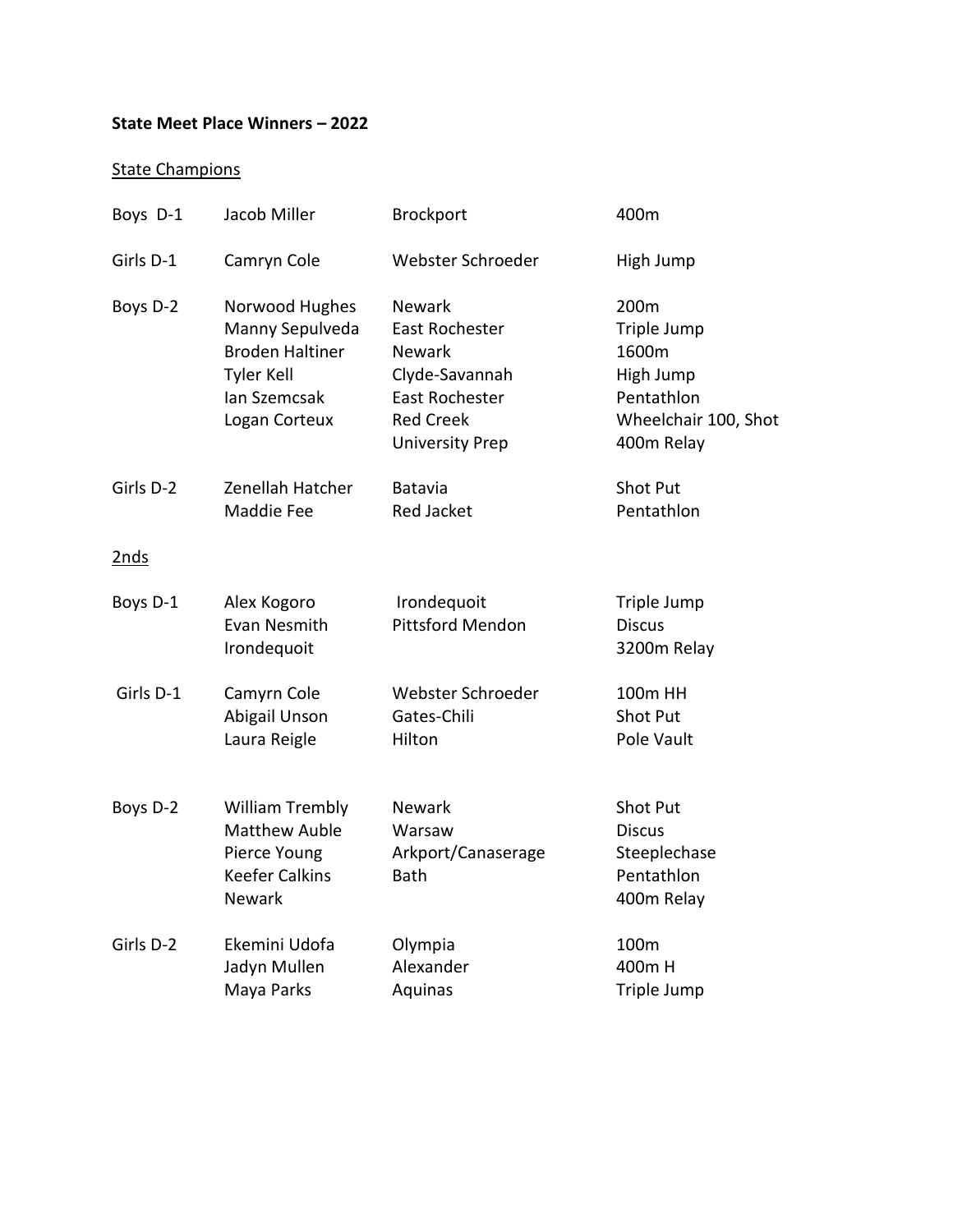3 rd

| Boys D-1        | Erik Stephany<br><b>Brockport</b>                                                           | <b>Webster Thomas</b>                                          | <b>Discus</b><br>1600m Relay                                         |
|-----------------|---------------------------------------------------------------------------------------------|----------------------------------------------------------------|----------------------------------------------------------------------|
| Girls D-1       | Melody Harloff<br>Webster Schroeder                                                         | Victor                                                         | 100m<br>400m Relay                                                   |
| Boys D-2        | Gio Gonzelez<br>Manny Sepulveda<br>Rocco Salerno<br><b>Matthew Auble</b><br>William Trembly | Aquinas<br>East Rochester<br><b>Newark</b><br>Warsaw<br>Newark | 400m<br>Long Jump<br>Triple Jump<br><b>Shot Put</b><br><b>Discus</b> |
| Girls D-2       | Jadyn Mullen<br>Paige Harding<br><b>Chance Rice Porter</b>                                  | Alexander<br>Oakfield-Alabama/Elba<br>Waterloo                 | 100m HH<br>Pole Vault<br>Pentathlon                                  |
| 4 <sup>th</sup> |                                                                                             |                                                                |                                                                      |
| Boys D-1        | Ayden Grinion                                                                               | Gates-Chili                                                    | 400m H                                                               |
| Boys D-2        | Cameron Cusmano<br>Joey Camblin                                                             | Oakfield-Alabam/Elba<br><b>Newark</b>                          | 110m HH<br>Pole Vault                                                |
| Girls D-1       | Melody Harloff<br>Cornitia Griffith                                                         | Victor<br>Webster Schroeder                                    | 200m<br>Long Jump                                                    |
| Girls D-2       | Ekemini Udofa<br>Sasha Schramm<br>Attica                                                    | Oympia<br>Byron-Bergen                                         | 200m<br>Triple Jump<br>1600m Relay                                   |
| 5 <sup>th</sup> |                                                                                             |                                                                |                                                                      |
| Boys D-1        | Ricardo Lagares                                                                             | Churchville-Chili                                              | Triple Jump                                                          |
| Boys D-2        | <b>Broden Haltiner</b><br>Batavia                                                           | <b>Newark</b>                                                  | 3200m<br>3200m Relay                                                 |
| Girls D-1       | Zoe Marcus                                                                                  | Fairport                                                       | 80 <sub>m</sub>                                                      |
| Girls D-2       | <b>Brynn Mooney</b><br>Elaina Flaitz<br>Batavia                                             | <b>HFL</b><br>Hornell                                          | 400m<br>400H<br>3200m Relay                                          |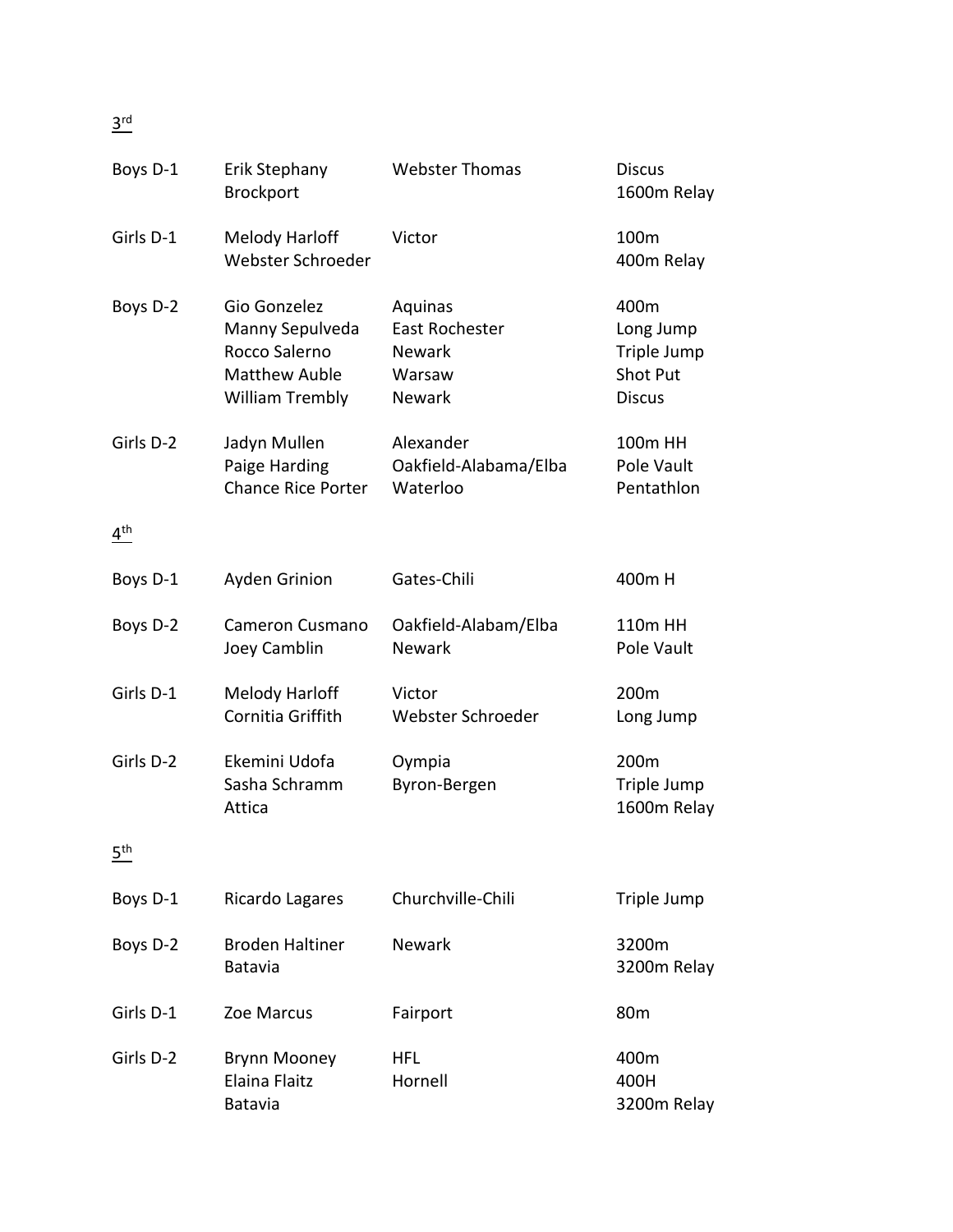## $\underline{6}^{\text{th}}$

| Boys D-1          | O. J. Singletary<br>Naim Abdullah                                                                                                                           | Rush-Henrietta<br>Fairport                                                                                | 200m<br>Pentathlon                                                                           |
|-------------------|-------------------------------------------------------------------------------------------------------------------------------------------------------------|-----------------------------------------------------------------------------------------------------------|----------------------------------------------------------------------------------------------|
| Girls D-1         | Cornitia Griffith<br>Stella Riley<br>Lia Brasacchi<br>Skylar Klimow<br><b>Brighton</b>                                                                      | Webster Schoreder<br><b>Brockport</b><br>Victor<br><b>Webster Thomas</b>                                  | 200m<br>400m<br>400m H<br><b>Discus</b><br>3200m Relay                                       |
| Bosy D-2          | Nathan Canale                                                                                                                                               | <b>Batavia</b>                                                                                            | 800m                                                                                         |
| Girls D-2         | Amelai Geck<br>Ann Brennan<br>Williamson                                                                                                                    | Pembroke<br><b>HFL</b>                                                                                    | Shot Put<br>Steeplechase<br>400m Relay                                                       |
| <b>Federation</b> |                                                                                                                                                             |                                                                                                           |                                                                                              |
| 1 <sup>st</sup>   | Ian Szemcsak<br>Camryn Cole                                                                                                                                 | East Rochestre<br>Webster Schroeder                                                                       | Pentathlon<br>High Jump                                                                      |
| 2 <sub>nd</sub>   | Jacob Miller<br>Manny Sepulveda<br><b>Keefer Calkins</b><br><b>University Prep</b><br>Camyrn Cole<br><b>Melody Harloff</b><br>Abigail Unson<br>Laura Reigle | <b>Brockport</b><br>East Rochester<br><b>Bath</b><br>Webster Schroeder<br>Victor<br>Gates-Chili<br>Hilton | 400m<br>Triple Jump<br>Pentathlon<br>400m Relay<br>100m HH<br>100m<br>Shot Put<br>Pole Vault |
| 3 <sup>rd</sup>   | Alex Kagoro<br>Matthew Auble<br><b>Tyler Kell</b><br>Zenellah Hatcher<br>Irondequoit                                                                        | Irondequoit<br>Warsaw<br>Clyde-Savannah<br><b>Batavia</b>                                                 | Triple Jump<br>Discus<br>High Jump<br>Shot Put<br>3200m Relay                                |
| 4 <sup>th</sup>   | Will Trembly<br>Norwood Hughes<br><b>Melody Harloff</b><br>Jadyn Mullen                                                                                     | <b>Newark</b><br><b>Newark</b><br>Victor<br>Alexander                                                     | <b>Discus</b><br>200m<br>200m<br>400m H                                                      |